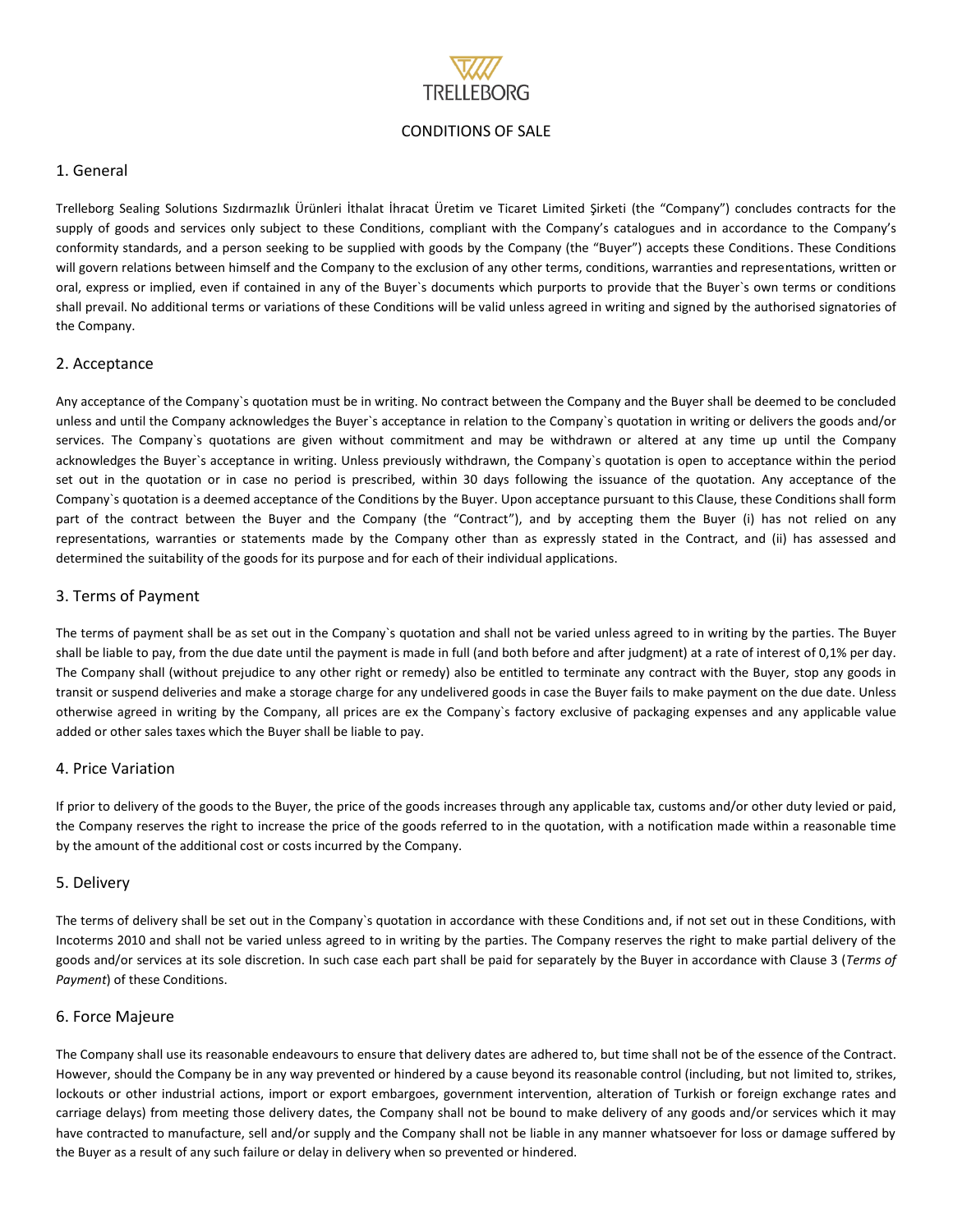

# 7. Risk

Any risk from loss or damage of any kind howsoever caused to the goods shall pass to the Buyer:

- 1) In the case of goods to be collected by the Buyer upon such collection or upon the expiry of 7 days from the Company`s written notice that such goods are ready for delivery, whichever is the earlier, and the Company shall further be entitled to recover a reasonable charge for storage of the goods after the expiry of such a period. Without prejudice to the right to request payment for the expenses incurred due to the storage of the goods as prescribed in the foregoing sentence, if the storage of the goods by the Company exceeds 30 (thirty) days, the Company shall have the right, but not the obligation, to terminate the Contract and sell the goods to a third party; and
- 2) In the case of goods to be dispatched or delivered to the Buyer on delivery of such goods or if such delivery is not accepted, risk passes when the delivery is tended by the Company provided that any claim that the goods or any of them have been lost or damaged in transit must be made to the Company by the Buyer within 4 business days of the delivery to the Buyer, otherwise the goods will be deemed to have been duly delivered in accordance with the Contract and any claim by the Buyer will be absolutely barred.

## 8. Title and Ownership

Title to all goods supplied to the Buyer shall remain in the Company until the Company has received payment in full and any other sum due in respect of goods sold by the Company to the Buyer under any contract between the Company and the Buyer.

## 9. Tooling

Where the Company provides special moulds for the production of the Buyer`s order then, unless agreed in writing to the contrary, these moulds shall be charged at part cost to the Buyer and shall be used exclusively for the production of the Buyer`s orders. The moulds shall remain the property of the Company.

## 10. Drawings, Specifications, etc.

1) All descriptions, drawings, illustrations, particulars or weights and measures, ratings, standards, statements or details as to the performance, specifications or other descriptive matter, not contained in any document, are given without responsibility and shall not form part of the description of the goods and/or services supplied or to be supplied, so that the Company shall not be under any liability in respect thereof.

2) All plans drawings, designs, specifications and other written technical matter forming part of the Contract or supplied in connection therewith shall remain the property of the Company and shall not be copied or disclosed to third parties without the prior written consent of the Company. The Buyer shall return the same to the Company forthwith upon the Company's request to do so.

3) The Company reserves the right to make any changes in the specifications of the goods' and/or services which are required to conform with any applicable safety or other statutory requirement or where the goods and/or services' quality or performance are not materially affected.

## 11. Buyers Trade Names and Trademarks

Should the Buyer require that any of the goods he orders be marked with his own name or trademark and for any reason he is unable to accept those goods without prejudice to its further rights under the Contract, the Company reserves the right to sell the goods with the Buyer`s name or trademark affixed to them to any third party. The Buyer represents and warrants that it has the authority to use or authorise third parties to use any name or trademark it requires the Company to affix to the goods.

# 12. Quality, Condition and Description of goods

1) The Company warrants that materials and workmanship of the goods sold by it shall be of a standard, compliant with the Company's catalogues, the listed specification and in accordance to the Company's conformity standards. If the Buyer gives written notice to the Company that the goods have not been supplied as aforesaid and the same is established to the Company's satisfaction, such goods will be replaced or repaired (at the Company`s discretion) at the Company`s premises and the term of warranty stated in this Clause shall apply in respect of such replacement or repair. No goods shall be returned to the Company without its prior written consent.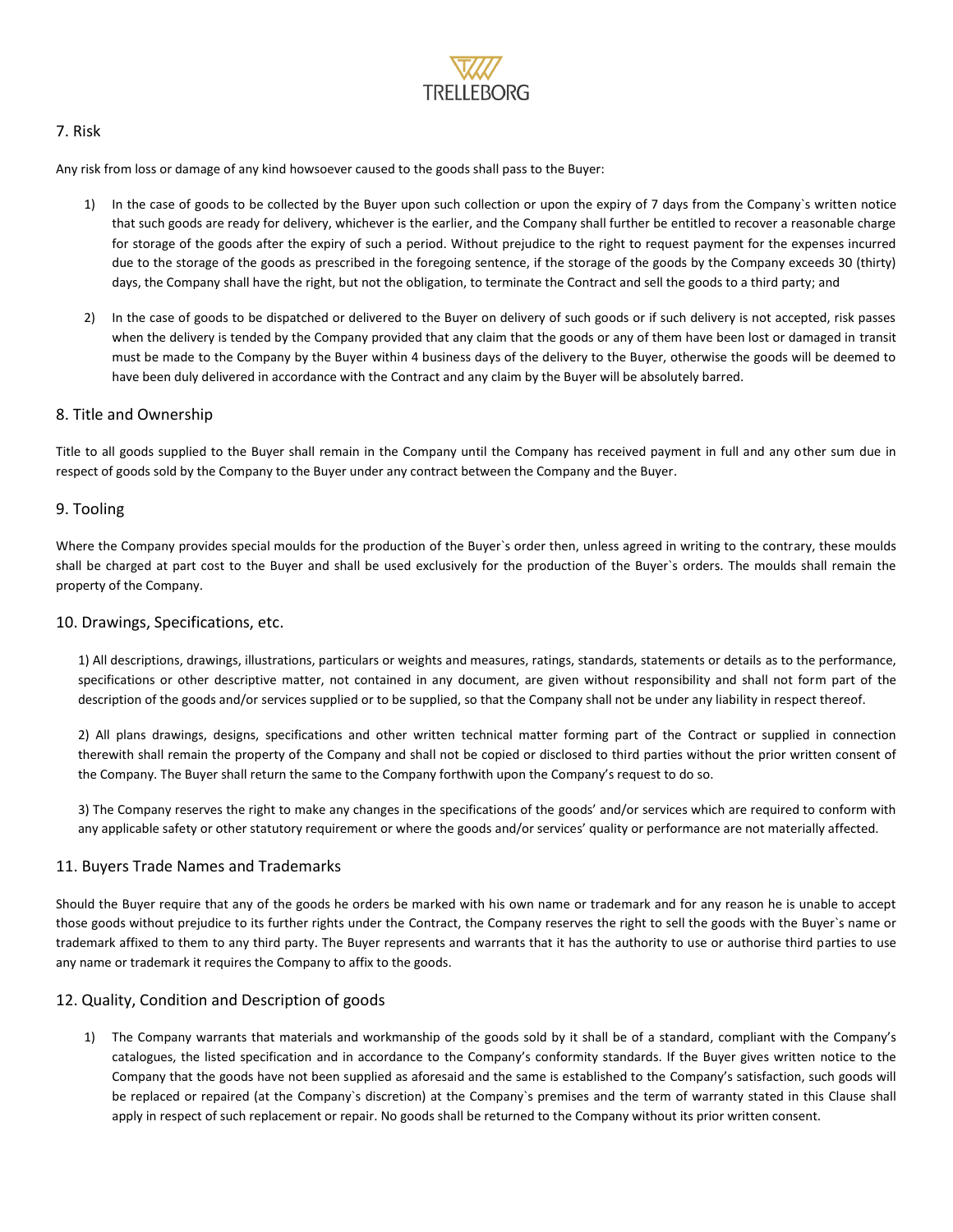- 2) The above warranty shall apply in respect of matters where the Buyer gives written notice within six months following the delivery or replacement or repair of the goods, respectively. In the case of replacements or repairs, the period of liability of the Company shall in no case exceed 12 months from the original date of dispatch of the goods, after which any claim in relation to the replacement or repairing of the goods shall be absolutely barred.
- 3) Such replacement or repair will be the absolute limit of the Company`s liability and the Company will not be liable for any loss except for any loss which arises due to the Company's wilful misconduct or gross negligence (to the extent permitted by law) under any circumstances whatsoever for loss or damage of any kind suffered by the Buyer howsoever caused.

## 13. Liability

Neither the Company nor its suppliers shall in any circumstances whatsoever and save for any loss or damage which arises due to the Company's wilful misconduct or gross negligence be liable for any loss or damage suffered by the Buyer or any third party howsoever caused involving any person, property or interest, directly or indirectly in connection with the delivery, use, functioning or state of the goods and/or services. The Buyer shall be solely responsible for the compliance of the installation with safety regulations issued by competent authorities and in force at the place of its operation.

## 14. Limitations

Any liability for negligence (*hafif kusur*) is hereby excluded to the fullest extent permitted by law.

Without prejudice to the foregoing, the Buyer shall indemnify and keep the Company, its affiliates, directors, employees, agents, appointees, subsuppliers, consultants and contractors indemnified at all times against any actions, suits, claims, proceedings, demands, damages, losses, charges and all other liabilities and any associated costs and expenses (including legal fees) exceeding the respective quotation value which the Company, its affiliates, directors, employees, agents, appointees, sub-suppliers, consultants and contractors may suffer or incur as a direct or indirect result of or in connection with any damage to property or in respect of any injury to or death of any person which may result from any defect in the goods or the wilful misconduct or gross negligence (other than, for the avoidance of doubt, negligence (*hafif kusur*)) of the Company. The Company shall under no circumstances be liable to the Buyer for any claim, including, without limitation, for loss of profit or any indirect or consequential loss arising under or in connection with this Contract due to the negligence (*hafif kusur*) of the Company.

# 15. Quantities

As far as reasonably practicable, the quantity ordered by the Buyer will be delivered, but the Company reserves the right to vary its quantity by a maximum of plus or minus 10%.The invoice for the goods will be based on the actual quantity delivered in accordance with the normal price.

# 16. Partial Completion

In the case of partial completion of an order by reason of any events referred to in Clause 6 of these conditions, the Company shall be entitled to a payment on a quantum merit basis in respect of all goods supplied/services performed by it without prejudice to its rights should non-compliance be occasioned by the Buyer. Notwithstanding any other right of the Company, if the Buyer cancels any order then the Buyer shall indemnify the Company for all losses and costs incurred by the Company (including loss of profit).

# 17. Patents

- 1) The Company does not undertake that the goods when delivered or any plans, information, designs or specifications supplied in connection therewith, will not infringe, or result in any infringement of any specifications, letters, patent, registered design, trademark or other industrial or intellectual property right. The Buyer undertakes that any design or instruction furnished or given by him shall not be such as will cause the Company to infringe any letters, patent, registered design, trademark or other industrial or intellectual property right, in execution of the Contract and the Buyer shall indemnify the Company against all loss, actions, damages, penalties, costs and expenses to which the Company may become liable in connection with any work required to be done in accordance with such design or instruction.
- 2) The sale by the Company of the goods shall not convey to the Buyer any licence or right to use any inventions, letters, patent, registered designs, trademarks or other industrial or intellectual property right owned or controlled by the Company or any company associated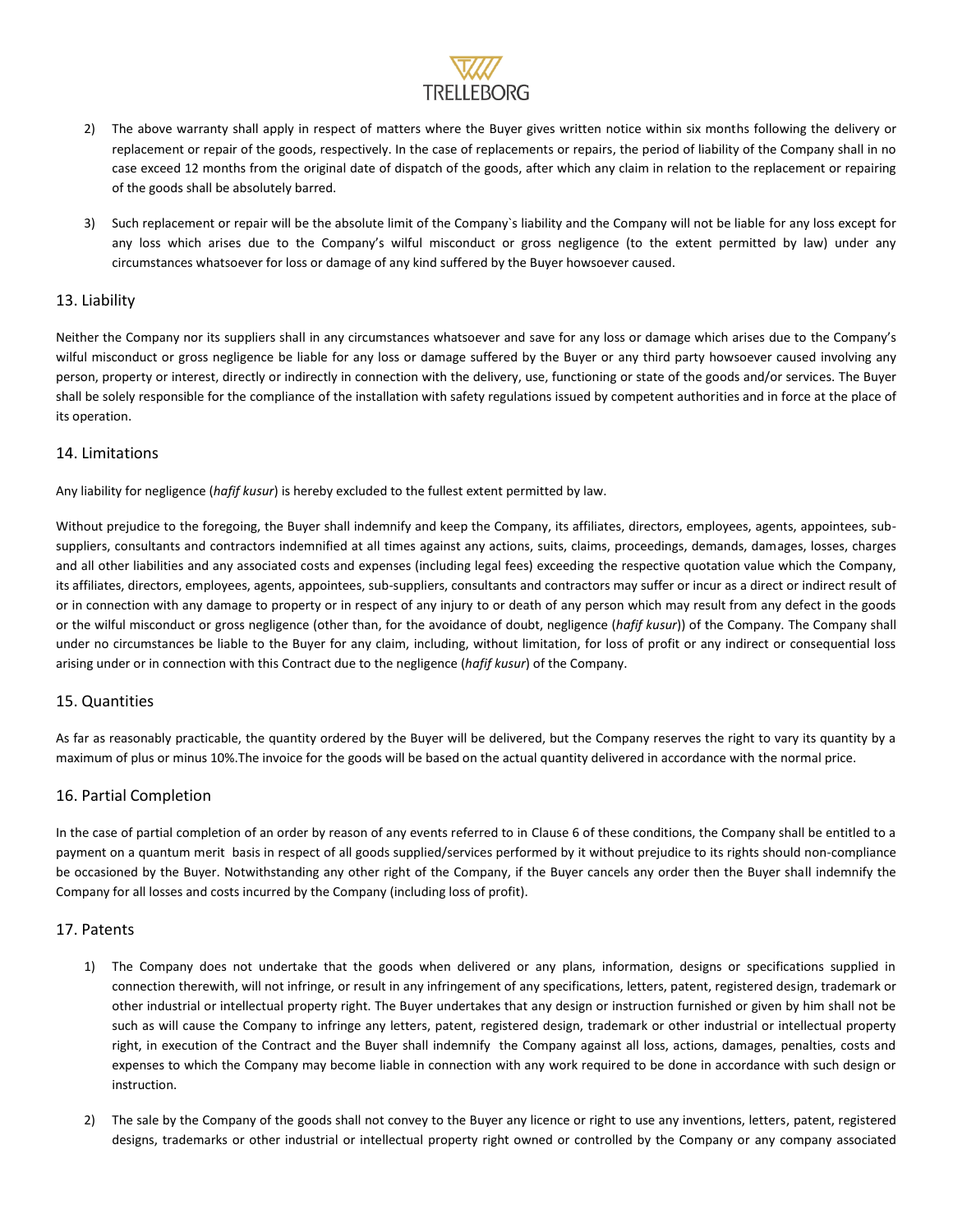

with the Company except to the extent that one or more of such inventions, letters, patent, registered designs, trademarks or other industrial or intellectual property right may be embodied in such goods.

## 18. Contracting

The Company shall be entitled to sub-contract all or any of part of its obligations.

## 19. Termination

If,

- 1) the Buyer transfers, sells, assigns, mortgages, encumbers, pledges or otherwise disposes of (a) all or substantially all of its assets, or (b) any controlling interest in its business;
- 2) the Buyer consolidates with or merges into another corporation or other entity, or permits one or more other corporations or other entities to consolidate with or merge into it;
- 3) the Buyer becomes the subject of any execution or bankruptcy proceedings, insolvency, reorganization, liquidation, dissolution or assignment for the benefit of creditors, or if any act is done or event occurs (including, without limitation, a konkordato) which (under applicable law) has a similar effect to any of these acts or events;
- 4) any judgment is obtained against the Buyer for any financial distress or any execution is levied on any premises or assets owned or occupied by the Buyer; or
- 5) the Buyer ceases, or threatens to cease to carry on business,

then without prejudice to any other right or remedy available to the Company, the Company shall be entitled to cancel any Contract or suspend any further deliveries under a Contract forthwith without any liability to the Buyer and, if the goods have been delivered but not paid for, the price shall become immediately due and payable notwithstanding any previous agreement or arrangement to the contrary.

## 20. Errors

Typing and clerical errors and omissions in any document (including quotations) issued by the Company are subject to correction by the Company.

## 21. Proper Law

The Contract, these Conditions and all quotations, orders, acceptances and invoices shall be governed by Turkish law. If any terms or any part thereof is rendered void or unenforceable by any legislation to which it is subject, it shall be void or unenforceable to that extent and no further. Any suit, legal action or proceedings arising out of or in connection with any relationship governed by the Contract, these Conditions or any quotation, order, acceptance or invoice may be brought in the Central Commercial Courts of Istanbul which shall have jurisdiction to settle any disputes.

## 22. Notice

Every notice, request, demand or other documentation under the Contract shall:

- 1) be in writing, delivered personally or by prepaid post (or by courier if sent to an address outside of Turkey) or by facsimile transmission;
- 2) be deemed to have been received, subject as otherwise provided in the Contract in the case of a facsimile transmission, upon receipt by the sender from the recipient of a confirmation of receipt and, in the case of a letter, when delivered personally or 5 Business Days after it has been delivered by prepaid post or courier; and
- 3) be sent as required:
	- (i) to the Company at:

Aydınevler Mah. Siteler Yolu Sok. Hilltown Ofis No: 1A / 2 34854 Maltepe / İSTANBUL